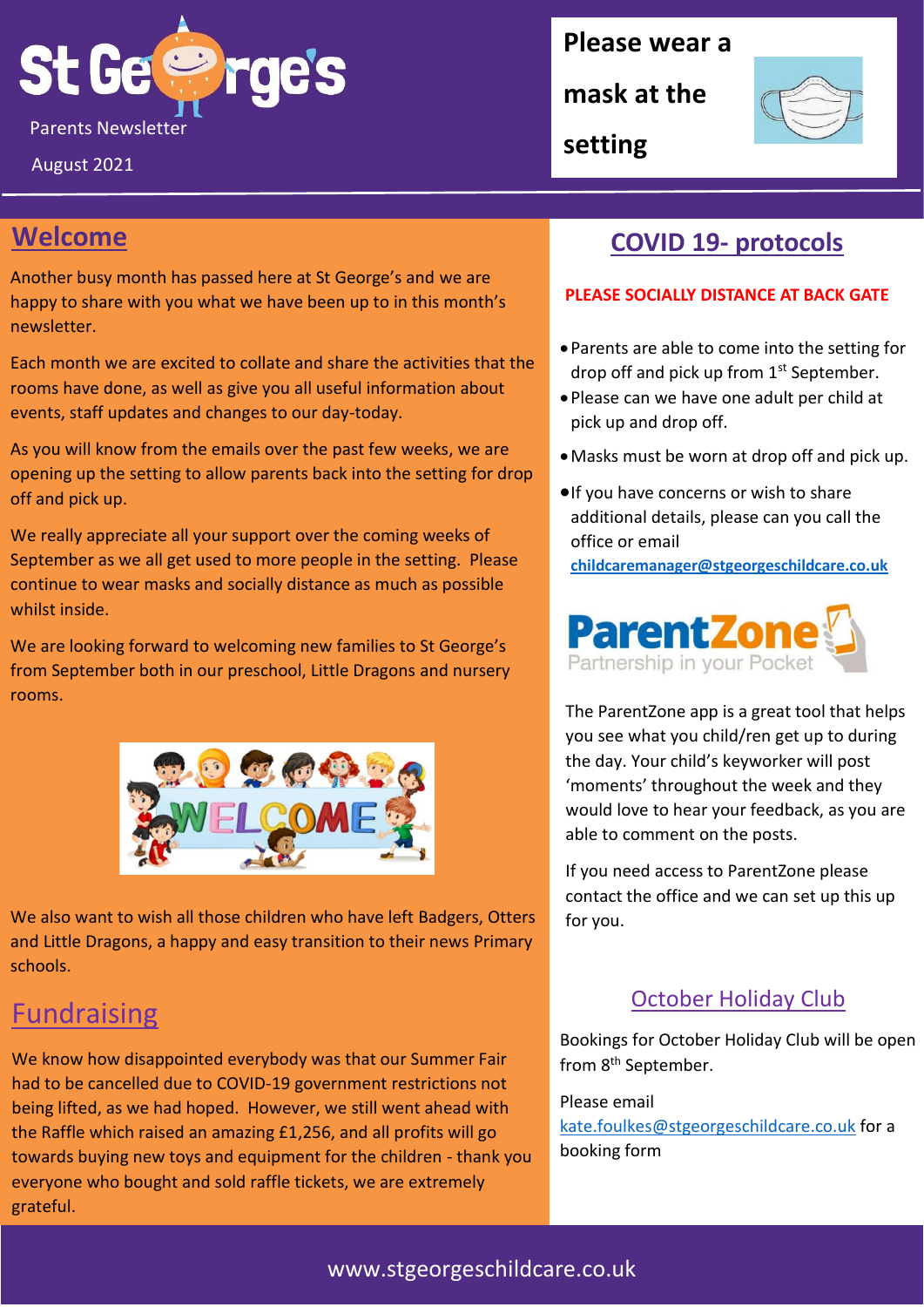# Staff

## Congratulations



## New Staff

As St George's has expanded so has our team and we are excited to welcome the following new staff.

Claire in Little Dragons

Lucy A in Squirrels

Molly, Darci and Lucy B in Hedgehogs

Debbie L and Lucy K in Moles

## Staff leaving

We are sad to say goodbye to Eloise from Squirrels, Ellie R in Hedgehogs and Ciara in Moles. They are all heading off to University in September and we wish them well and thank them for all their hard work.

We also say thank you and goodbye to Phoebe and Jess from Holiday Club. Phoebe has trained as a teacher and is starting a new role at a school in London and Jess is returning to university for her second year.

## Staff training

Earlier this month some of our staff attended a Makaton training workshop run by The Education People. Makaton is a form of communication that uses signs and speech and is useful when teaching and encouraging children to communicate. They learnt a number of signs such as food, songs, animals, objects and directions. **Facebook**



Congratulations to Steph who is our longest serving member of staff!

This month she celebrated her 27<sup>th</sup> year working at St George's.

The children in Hedgehogs made sure she had a wonderful day and everyone at St George's thanks Steph for all her hard work and loyalty over the years!

# **Diary Dates**



| Parents<br>allowed back<br>in setting      | Wednesday<br>$\overline{1}$ st<br>September |
|--------------------------------------------|---------------------------------------------|
| Little<br><b>Dragons first</b><br>day back | Monday 6 <sup>th</sup><br>September         |
| Little<br><b>Dragons last</b><br>day       | Friday 22nd<br>October                      |
| <b>Holiday Club</b><br>starts              | Monday<br>$25^{th} - 28^{th}$<br>October    |
| Little<br>Dragons back                     | Monday <sub>1st</sub><br>November           |

# **Please review us**

St George's Childcare, 7 Chilston Road, [Tunbridge Wells, Kent TN4 9LP](https://www.daynurseries.co.uk/daynursery.cfm/searchazref/50001050GEOA/rcsid/1001#submit-review-tab)  [\(daynurseries.co.uk\)](https://www.daynurseries.co.uk/daynursery.cfm/searchazref/50001050GEOA/rcsid/1001#submit-review-tab)

[https://g.page/StGeorgesChildcare/](https://g.page/StGeorgesChildcare/review) [review](https://g.page/StGeorgesChildcare/review)

[https://business.facebook.com/pg/S](https://business.facebook.com/pg/StGeorgesChildcare/reviews/?ref=page_internal) [tGeorgesChildcare/reviews/?ref=pa](https://business.facebook.com/pg/StGeorgesChildcare/reviews/?ref=page_internal) ge internal



Visit St George's Facebook page to see the fun activities that the children and staff enjoy!

[www.facebook.com/StGeorgesChildcare](http://www.facebook.com/StGeorgesChildcare)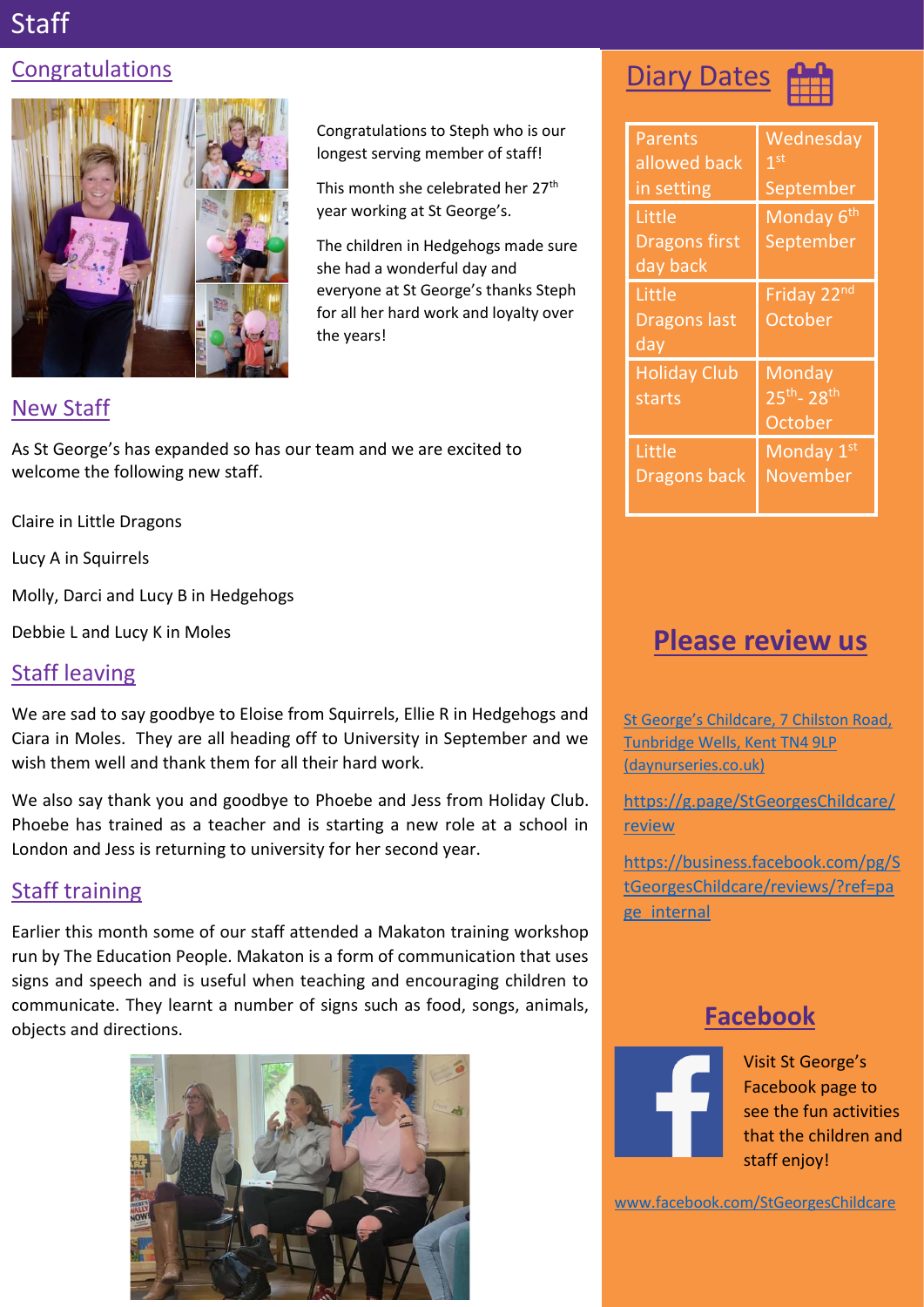

This month Squirrels have enjoyed various activities including learning to drive at their driving school and lots of water play in their new bouncy castle and paddling pool on the warm days.

Squirrels have sadly said goodbye to some of their friends this month as they moved up to Hedgehogs and Moles but have welcomed lots of new squirrels too nursery which we all look forward to getting to know.

# Squirrels **Hedgehogs**

This month hedgehogs have been exploring the theme 'Transport'. The children enjoyed using different forms of transport to make marks in paint, they also loved using lots of different textures in the messy play to see how different textures make different marks.

The children have had lots of fun driving on a road map that the staff made, weaving and manoeuvring in-between cones.

They also liked making a very big hot air balloon which now hangs from the ceiling for all of the children to see!

This month we have said goodbye to children moving to Moles who we hope will have lots of fun in their new room!



# Little Dragons

The Little Dragons staff are really looking forward to meeting to welcoming back the children on 6<sup>th</sup> September.

Alison has taken over Sarah's role as the new Little Dragons Manager and along with Lynn, Paola, Niki and the new member of staff Claire who is covering Laura whilst she is on maternity leave.

The staff are keen to meet the new Little Dragons children and hear all about the fun everyone has had over the summer.



# Moles





This month Moles have been learning about the world and where we live. They've helped make a map and flags to go on the display board.

They've been getting very creative, decorating canvases for the nursery and making big weather pictures to stick up on the walls around their room. They have been learning about the different types of weather.

Moles have also welcomed new children into the room who have moved up from Squirrels and Hedgehogs.